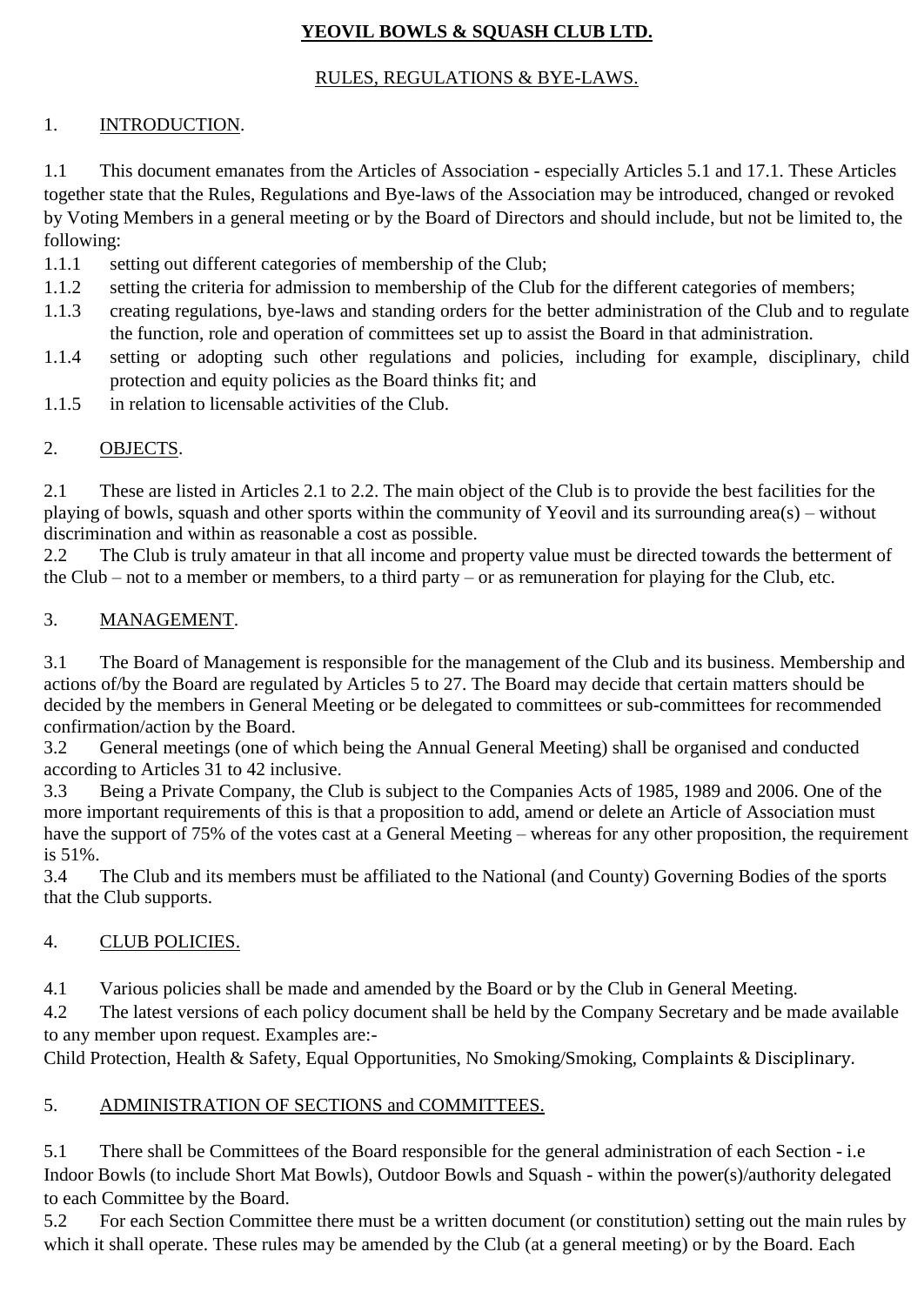Committee shall arrange an Annual/Special Meeting so that Voting Members of that Section may decide to recommend changes to any of their rules for ratification by the Board or a general meeting of the Club. At such Annual Meetings, the election of officers, committee members, and other matters relating to the administration of that sport, may be discussed and decided.

5.3 All monies relating to key deposits, joining fees, subscriptions and session/green fees shall be passed to the Company Treasurer together with all other accumulated monies exceeding an amount to be set by the Board.

5.4 Section Committees should only arrange bank accounts where these are obviously required – such accounts being administered on behalf of – and in the name of the Club, not the Section.

5.5 Acts and proceedings delegated by the Board (to each of the Sections for the running of their sport) must be reported to the Board by means of Section Committee Minutes being passed to the Club Secretary in a timely fashion.

# 6. ADMINISTRATION OF BAR & SOCIAL SUB-COMMITTEES.

6.1 Administration of the Club Bar and Social Functions shall be delegated to the Bar Sub-Committee and Social Sub-Committee respectively - both being sub-committees of the Board

6.2 The operating rules of the Bar Sub-Committee and the Social Sub-Committee shall be decided by the Board or by the Club in General Meeting.

6.3 Bar Sub-committee

6.3.1 Membership shall be by election at a General Meeting or by appointment of the Board.

6.3.2 The Sub-Committee shall recommend various actions to the Board for approval, although it would normally have the authority to continue activities along well trodden paths. It would be expected to alert the Board to problems – both actual and perceived.

6.3.3 It should have no bank account and should ensure that all monies are passed to the Company Treasurer at least weekly.

6.4 Social Sub-committee

6.4.1 Membership shall be by election at a General Meeting or by the appointment of the Board.

6.4.2 The Sub-Committee shall have the authority to arrange various social activities and to recommend actions concerning activities or expenditure to the Board.

6.4.3 The Sub-Committee will need a bank account – this being administered on behalf of – and in the name of the Club.

# 7. MEMBERSHIP.

7.1 The acceptance of new members and the cessation of membership, is dealt with by Articles 28 to 30 inclusive – paragraphs 28.3 and 28.6 being especially important as they state that membership must be open to all (without discrimination) at subscriptions, etc which would not preclude such open membership.

7.2 The Board may refuse or revoke membership on non-discriminatory grounds where the membership or continued membership of the person concerned would be likely to not be in the best interests of the sport or the good conduct and interests of the Club. Such procedures/decisions must be open to appeal before the members in General Meeting.

7.2.1 The revoking of continued membership would most probably be the result of an act of gross indiscipline. The Club has a Disciplinary Policy/Procedures which must be followed very carefully.

7.3 There are several categories of membership. These are contained in the document known as 'Categories of Membership' (see foot of this text) and may be updated from time to time by the Board. They are presently as follows:

7.3.1 Full Members (and Life Members) are adult members of both Indoor and Outdoor Bowls Sections or an adult member of the Squash Section. These are Voting Members.

7.3.2 Seasonal Members are adult members of either the Indoor or Outdoor Bowls Sections or are adult members of the Squash Section who play for only part of the year. These are Voting Members.

7.3.3 Day Members are adult members of the Squash Section who cannot play after 4.40 p.m. These are Voting Members.

7.3.4 Junior Members are either Under 14 years or Under 18 years and may be members of any/either Playing Section. Under 14s are Non-Voting Members. Under 18s are Voting Members.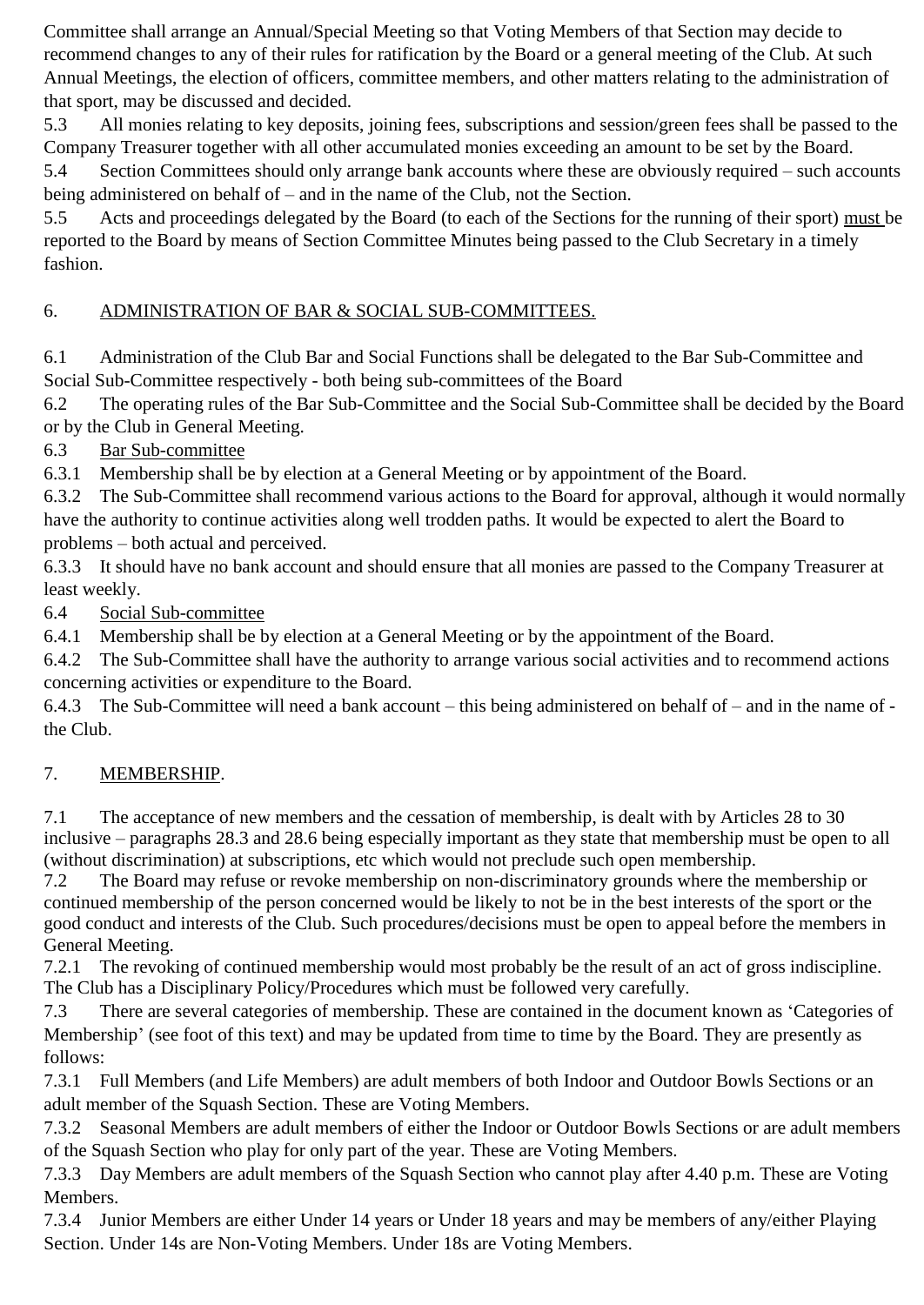7.3.5 Student Members are adult Members of either Playing Section but pay only half of the subscription whilst they are in full-time education. These are Voting Members.

7.3.6 Associate Members - i.e Visually Impaired Bowlers who pay a reduced subscription due to their disability. These are Non-Voting Members.

7.3.7 Social Members join only to use the social facilities of the Club. These are Non-Voting Members.

7.3.8 Life Memberships may be bestowed upon those who are considered (by the Board) to have made an outstanding contribution to the Club. They enjoy all the privileges of a Full Member but are not required to pay annual subscriptions.

7.4 Table 1 of Categories of Membership contains several other important rules:

7.4.1 Where a person is a Voting Member of more than one Category he/she is entitled to no more than one vote at Section or Club level

7.4.2 Car parking is allowed only when the pass is clearly displayed in the vehicle and the member is using the Club's facilities

7.4.3 Use of facilities is subject to availability. This may be restricted by Membership Category or because the facilities are deemed unfit for play or because they are pre-booked according to some operational priority booking system

7.4.4 Only one joining fee payable per member, except for lapsed members upon rejoining

7.4.5 Junior joining fee is deferrable until the member is in full-time employment.

## **8.** JOINING FEES, ANNUAL SUBSCRIPTIONS & PLAYING FEES (excl. Match Fees)

8.1 These are shown in detail in Table 2 of the Categories of Membership (see end of this document). Fees, subscriptions and playing charges may be changed from time to time by the Board. Match fees are fixed by the Section Committees.

## 9. APPLICATION FOR MEMBERSHIP.

9.1 A completed Application Form should be processed as follows:

9.1.1 The form, membership fee and the relevant initial subscription should be passed to the Club's Membership Co-ordinator.

9.1.2 He/she will record the details of the application and pass the fee and subscription to the Club Treasurer after issuing a door entry fob and parking permit. The form should then be posted on the main notice board for a period of at least two days before being relayed to the Club Secretary for acceptance by the Board.

9.1.3 As the Board usually meets on the first Wednesday of each month, there might be a delay of up to four weeks before confirmation. During this period, the applicant should be shown around the club, made aware of fire procedures etc and if necessary, introduced to the basics of the sport he or she wishes to play.

## 10**.** VISITORS

10.1 Members may introduce friends to use any facilities of the club provided that such member(s) shall have previously entered the names and addresses of the visitors in the book provided but they shall not be allowed to play (or use those facilities) more than three times in one year without becoming members.

10.2 Visitors, on application to the Secretary, Treasurer, any member of the Board or the appropriate Section Membership Secretary may obtain temporary tickets for using the facilities upon payment of the appropriate (green/court) fees provided that the visitors' names and addresses shall have previously been entered in the visitors book by the officer to whom application was made.

10.3 The Club may hold functions open to the general public or hire out its premises to the general public at which intoxicating liquor may be sold in accordance with rules  $12.3 - 12.5$  below.

#### 11. HIRE OF FUNCTION ROOM.

11.1 The function room and kitchen are available for hire by members or their families/friends. In the case of the hirer being a non-member, his/her booking must be sponsored by a member who is willing to vouch for the hirer and his/her party. The fees for a full session hire of the room or kitchen shall be set by the Board or by the Club in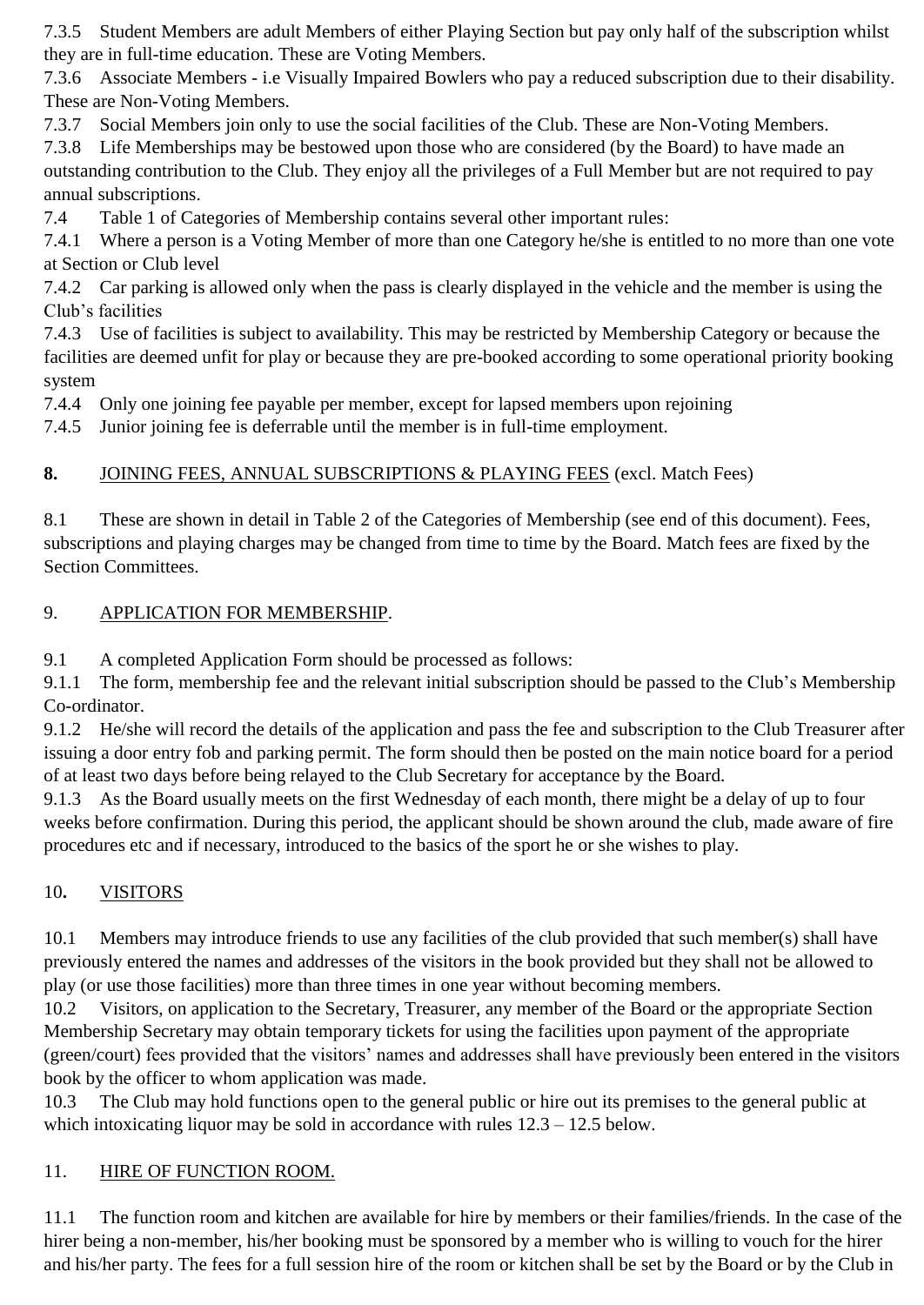General Meeting - although variations relating to the hours required may be made by the Company Secretary.

11.2 Intoxicating liquor may be sold in accordance with clause 10.3 above.

11.3 When hirings are for parties or functions where the age of attendees is likely to be under 18, the bar area (and any of its facilities) must be used by those guests only for access to the function room.

#### 12. LICENSABLE ACTIVITIES.

12.1 The Club has been issued with a Premises Licence by the South Somerset District Council under the Licensing Act 2003. The summary of the licence (or a certified copy of it) is to be displayed at the eastern end of the club bar in a prominent position.

12.2 The current Premises Supervisor is the Company Secretary, Mr D Whitlock. Mr A Gooder is also qualified to hold this position.

12.3 The supply of intoxicating liquor in the Club's premises shall be permitted during such hours as are granted by the Licensing Authority in the Operating Schedule of the Club's Premises Licence (or any Temporary Events Notice).

12.4 Intoxicating liquor may be sold to any 18 years old (or over) member, visitor or invited guest of the Club or other individual or organisation hiring the premises, provided that alcoholic liquor is only supplied to the invited guests of the host of any particular function (including the Club) and not the general public as a whole.

12.5 All requirements of South Somerset District Council as to the Club's continued holding of a Premises Licence must be upheld.

## 13. CATEGORIES OF MEMBERSHIP (v8. August 2015)

| Table 1 – Members Rights and Responsibilities                                                                                                                                                                                                                                                                                                                                                                                                                                                                                                                                                                                                                                                                                                                                                                                                                                                    | Membership Category / Open to                                                                                                                                                                                                                                                                                                                                                                                                                                            |                |                |              |                |              |              |              |  |  |  |
|--------------------------------------------------------------------------------------------------------------------------------------------------------------------------------------------------------------------------------------------------------------------------------------------------------------------------------------------------------------------------------------------------------------------------------------------------------------------------------------------------------------------------------------------------------------------------------------------------------------------------------------------------------------------------------------------------------------------------------------------------------------------------------------------------------------------------------------------------------------------------------------------------|--------------------------------------------------------------------------------------------------------------------------------------------------------------------------------------------------------------------------------------------------------------------------------------------------------------------------------------------------------------------------------------------------------------------------------------------------------------------------|----------------|----------------|--------------|----------------|--------------|--------------|--------------|--|--|--|
| Notes to Tables $1 \& 2$ :<br>Where a person is a member of more than one Type or<br>A.<br>Category of Membership with voting rights, he or she is<br>entitled to no more than one vote per Section and no more than<br>one vote per Club.<br>Car parking is allowed only when the pass is clearly displayed<br><b>B.</b><br>in the vehicle and the member is using the Club's facilities.<br>Use of facilities is subject to availability. Availability may be<br>C.<br>restricted by Membership Category or because the facilities are<br>deemed unfit for play or because they are pre-booked according<br>to some operational priority booking system.<br>Only one Joining Fee payable per member, except for lapsed<br>D.<br>members upon rejoining. Fee includes £6.00 deposit for entry<br>fob.<br>Ε.<br>Junior Joining Fee is deferrable until the member is in full-time<br>employment. | 1: Full Member (including Hon. (Life)<br>Member) / Over 18<br>2: Seasonal Member / Over 18s<br>3: Day Member / Over 18<br>$4(a)$ Junior Member / 14s to 18s<br>4(b)-Junior Member / Under 14s (Under<br>8s must be accompanied by an adult who<br>will assist with supervision during all<br>participation)<br>4(c)– Student Members / Over 18 and in<br>full time education<br>5. Associate Member / Registered Visually<br>Impaired (VI)<br>6 Social Member / Over 18s |                |                |              |                |              |              |              |  |  |  |
|                                                                                                                                                                                                                                                                                                                                                                                                                                                                                                                                                                                                                                                                                                                                                                                                                                                                                                  | $\mathbf{1}$                                                                                                                                                                                                                                                                                                                                                                                                                                                             | $\overline{2}$ | $\overline{3}$ | 4a           | 4 <sub>b</sub> | 4c           | 5            | 6            |  |  |  |
| Membership of one (or more) of the Sections shown in Table 2<br>below. (Note A)                                                                                                                                                                                                                                                                                                                                                                                                                                                                                                                                                                                                                                                                                                                                                                                                                  | $\checkmark$                                                                                                                                                                                                                                                                                                                                                                                                                                                             | $\checkmark$   | $\checkmark$   | $\checkmark$ | $\checkmark$   | $\checkmark$ | $\checkmark$ |              |  |  |  |
| Key fob and car park pass issued upon payment of joining fee and<br>first annual subscription. (Note B)                                                                                                                                                                                                                                                                                                                                                                                                                                                                                                                                                                                                                                                                                                                                                                                          | $\checkmark$                                                                                                                                                                                                                                                                                                                                                                                                                                                             | $\checkmark$   | $\checkmark$   |              |                |              |              | $\checkmark$ |  |  |  |
| Key fob and car park pass may be issued upon payment of £6.00<br>deposit. (Note B) (Under 14s (key fob only) require the approval of<br>Bowls Junior Committee/Squash Committee)                                                                                                                                                                                                                                                                                                                                                                                                                                                                                                                                                                                                                                                                                                                 |                                                                                                                                                                                                                                                                                                                                                                                                                                                                          |                |                | $\checkmark$ | $\checkmark$   | $\checkmark$ | $\checkmark$ |              |  |  |  |
| May attend and address Section meetings                                                                                                                                                                                                                                                                                                                                                                                                                                                                                                                                                                                                                                                                                                                                                                                                                                                          | $\checkmark$                                                                                                                                                                                                                                                                                                                                                                                                                                                             | $\checkmark$   | $\checkmark$   | $\checkmark$ |                | $\checkmark$ | $\checkmark$ |              |  |  |  |
| May vote at Section meetings and stand for election for Section<br>posts                                                                                                                                                                                                                                                                                                                                                                                                                                                                                                                                                                                                                                                                                                                                                                                                                         | $\checkmark$                                                                                                                                                                                                                                                                                                                                                                                                                                                             | $\checkmark$   | $\checkmark$   | ✓            |                | $\checkmark$ |              |              |  |  |  |
| May attend and address Club General Meetings                                                                                                                                                                                                                                                                                                                                                                                                                                                                                                                                                                                                                                                                                                                                                                                                                                                     | $\checkmark$                                                                                                                                                                                                                                                                                                                                                                                                                                                             | $\checkmark$   | $\checkmark$   | $\checkmark$ |                | $\checkmark$ |              | $\sqrt{}$    |  |  |  |
| May vote at Club General Meetings                                                                                                                                                                                                                                                                                                                                                                                                                                                                                                                                                                                                                                                                                                                                                                                                                                                                | ✓                                                                                                                                                                                                                                                                                                                                                                                                                                                                        | ✓              |                |              |                | ✓            |              |              |  |  |  |